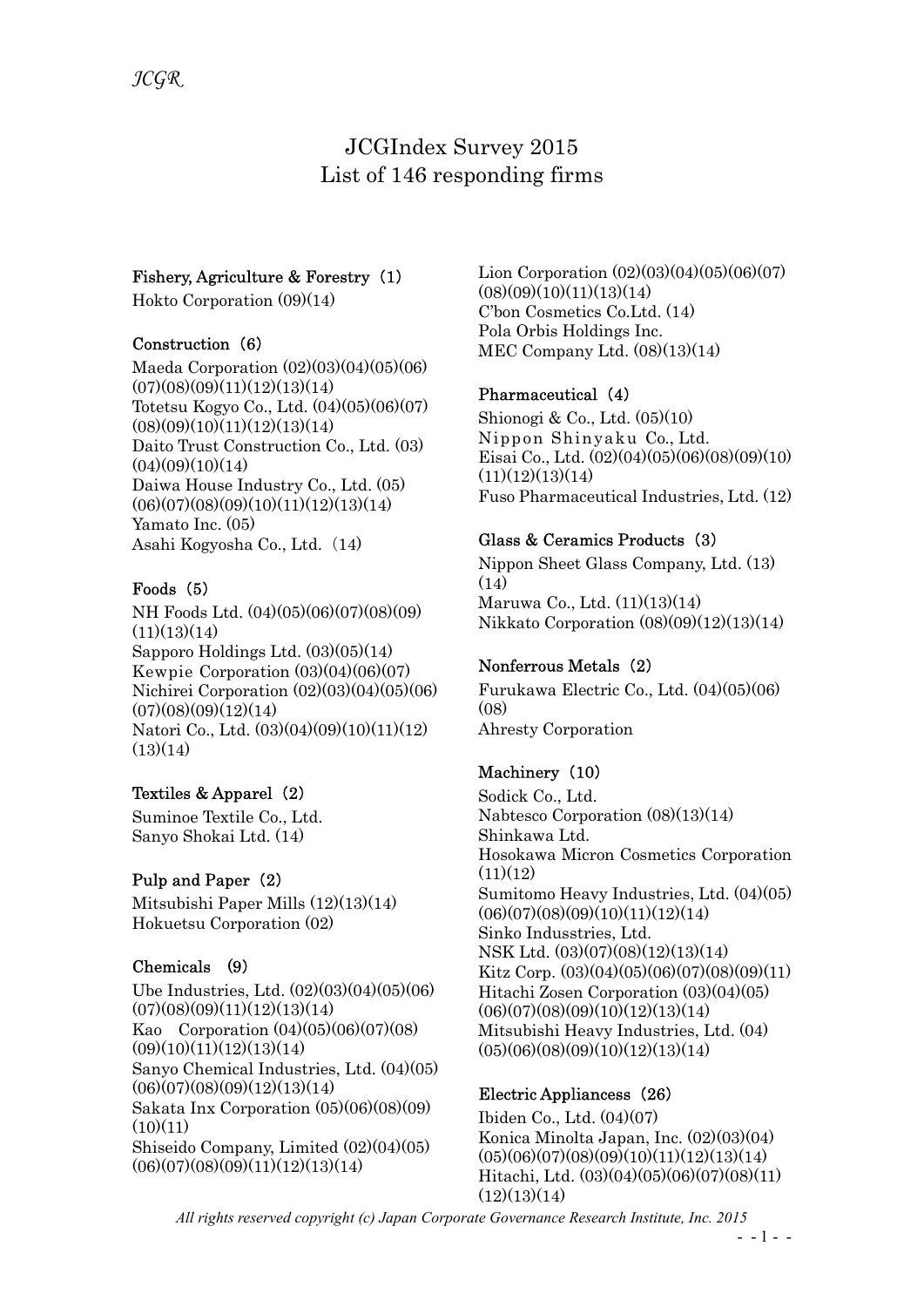## JCGR

Mitsubishi Electric Corporation (04)(05)  $(06)(07)(08)(09)(11)(12)(14)$ Omron Corporation (02)(03)(04)(05)(06)  $(07)(08)(09)(10)(12)(13)(14)$ Idec Corporation (14) NEC Corporation (04)(05)(06)(07)(08)(09)  $(10)(11)(12)(13)(14)$ Renesas Electronics (09) Anritsu Corporation (02)(03)(04)(05)(06)  $(07)(08)(09)(10)(11)(12)(13)(14)$ Sony Corporation (04)(05)(06)(07)(08)(09)  $(10)(11)(12)(13)(14)$ Tamura Corporation (02)(03)(04)(05)(06)  $(07)(08)(09)(11)(12)(13)(14)$ Alps Alopine Co., Ltd. (13)(14) Pioneer Corporation (04)(13)(14) Alpine Electronics Inc. (02)(03)(04)(07) Sumida Corporation (02)(03)(04)  $(05)(06)(07)(08)(09)(10)(11)(12)(13)(14)$ Yokogawa Electric Corporation (04)(05)  $(06)(07)(08)(09)(11)(12)(13)(14)$ Advantest Corporation (06)(07)(08)(09)  $(10)(11)(12)(13)(14)$ MegaChips Corporation (04) Cosel Co., Ltd. (03)(04)(05)(06)(08)(09)  $(14)$ Ushio Inc. (03)(05)(06)(07)(08)(09)(10)  $(11)(12)(13)(14)$ Casio Computer Co., Ltd. (05)(06)(07)  $(08)(09)(10)(11)(12)(13)(14)$ Rohm Co., Ltd. (02)(04)(05)(06)(07)(08)  $(09)(10)(11)(12)(13)(14)$ Taiyo Co., Ltd. (06)(07)(08)(09)(10)(11)  $(12)(13)(14)$ Koito Manufacturing Co., Ltd. (07)(09) Mutoh Holdings Co., Ltd. Tokyo Electron Ltd. (02)(04)(05)(06)(08)  $(09)(11)(12)(13)(14)$ 

#### Transportation Equipment (6)

Toyota Boshoku Corporation (04)(05)(06)  $(07)(08)(09)(10)$ Mitsui E&S Shipbuilding Co., Ltd. (02)  $(03)(04)(05)(06)(07)(09)(10)(12)(14)$ Musashi Seimitsu Industry Co., Ltd. Kayaba Industry Co., Ltd. (04)(05)(06) Yamaha Motor Co., Ltd. (03)(04)(05)(06)  $(07)(08)(09)$ Yorozu Corporation  $(04)(05)(07)$ 

#### Precision Instruments (2)

Terumo Corp. (03)(04)(05)(06)(07)(08)(09)  $(10)(11)(12)(13)(14)$ 

Hoya Corporation (02)(03)(04)(05)(07)  $(12)(13)(14)$ 

#### Other Products (7)

Paramount Bed Holdings Co., Ltd. Pronexus Inc.  $(10)(14)$ Daiken Corporation (14) Toppan Printing Co., Ltd. (02)(03)(04)  $(05)(06)(07)(08)(09)(10)(11)(12)(13)(14)$ Dai Nippon Printing Co., Ltd. (06)(07)  $(08)(09)(10)(11)(12)(13)(14)$ Itoki Crebio Corp. (02)(03)(05)(07)(09) Aderans Company Limited (04)(05)(12)  $(13)(14)$ 

#### Electric Power & Gas (1)

Tohoku Electric Power Co., Inc. (04)(05)  $(06)(07)$ 

#### Land Transportation (2)

Seibu Holdings Inc. (14) Maruwn Corporation

#### Air Transportation (1)

Japan Airlines Co., Ltd. (14)

#### Warehousing,Transportation (1)

Kimura Unity Co., Ltd.

#### Information and communication (10)

Gree, Inc. enish, Inc. Nomura Research Institute, Ltd. (04)(05)  $(06)(07)(12)(13)(14)$ Cybernet Systems Co., Ltd. ((14) Information Services International-Dentsu, Ltd.  $(07)(12)(13)(14)$ Argo Graphics Inc. (05)(10) Sky Perfect JSAT Holdings (09)(11) Gakken Holdings Co., Ltd. (12) ISB Corporation JBCC Holdings Inc. (02)(04)(05)(06)(07)  $(12)(13)(14)$ 

#### Wholesale Trade (10)

Tomen Devices Corporation (07)(08)(11) Sojitz Corporation (06)(07)(08)(09)(11)(14) Kuroda Electric Co., Ltd. (03)(05)(06) Hitachi High-Technologies Corporation  $(03)(12)(13)(14)$